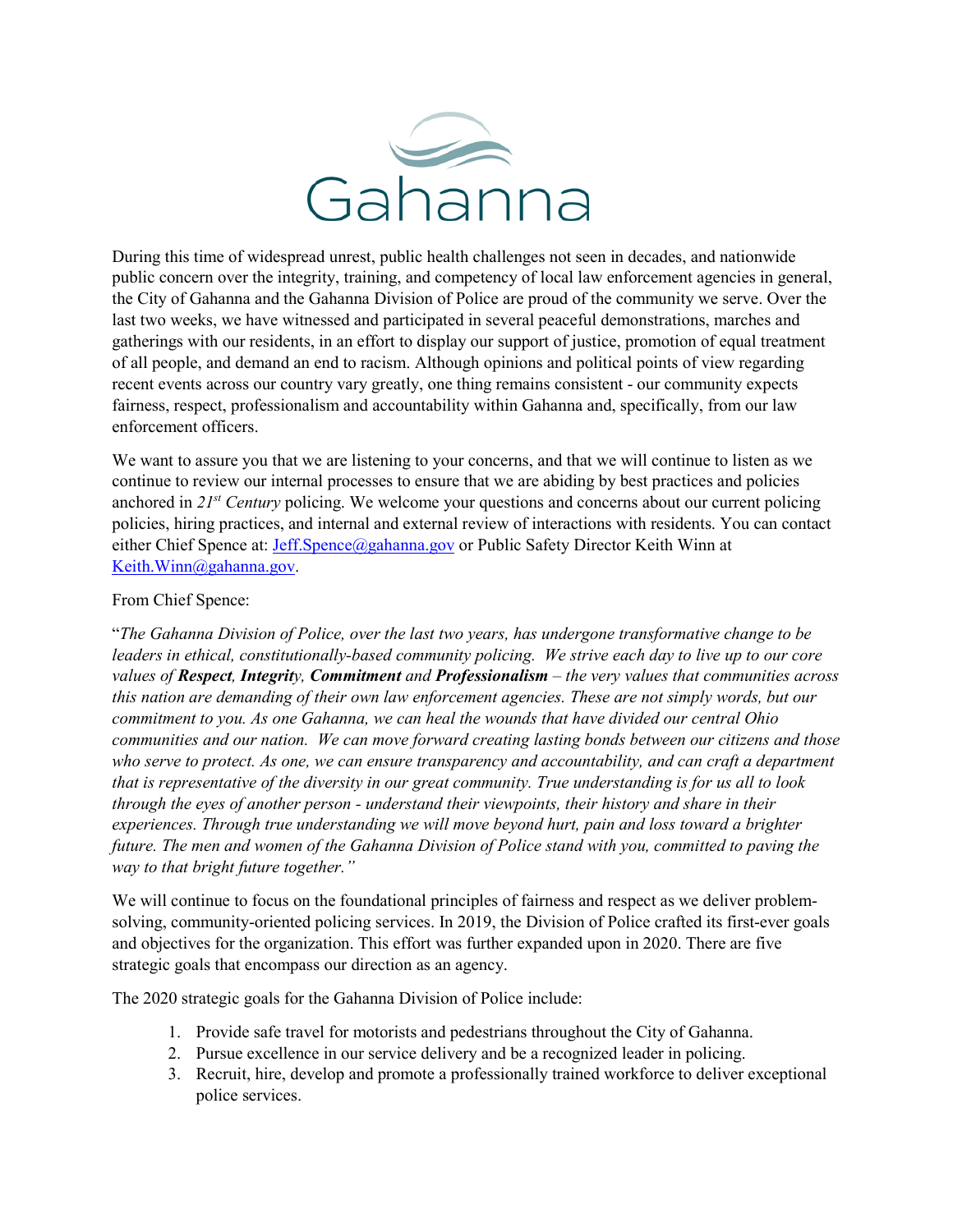- 4. Reduce the rate and fear of crime through prevention efforts, impartial enforcement of law.
- 5. Engage in an authentic and transparent community partnership.

This month, the Gahanna Division of Police will be releasing another agency first: a detailed annual report that includes details and metrics relating to each of the strategic goals and objectives of our Department. We anticipate the report will be published within the next two weeks and invite you to review that report as soon as its available.

Pursuing excellence in service, and recruiting, hiring and promoting professional law enforcement officers that embrace the tenants of Commitment, Integrity, Respect and Professionalism while engaging in authentic and transparent relationships within the community are more important now than ever before. We are committed to diligent review of our metrics and ALL actions taken in the delivery of services to the community to ensure we are moving toward our goals and meeting the expectations of the diverse community we serve.

Currently, we are working on our strategic goals by implementing new practices and policies, and tracking data to ensure accountability.

Excellence in service delivery:

- Focus on decreased response time for police services
- Maintain Ohio Law Enforcement Accreditation and review and implement additional policies to work toward National Accreditation (CALEA)
- Creation and implementation of the Crisis Negotiation Team

Recruiting, hiring and promotion of professional employees:

- Establishing a fitness/wellness team to provide motivation, coaching & training opportunities
- Plan and implement a 32 hour in-service training program to stay up to date on changes in law, policy and procedures
- Critical Incident Training all but 5 sworn officers are currently certified, 40 hours of training required for new recruits (3 currently in the basic recruit academy)

Engage in authentic and transparent community partnership:

- Increased use of social media platforms, (Facebook, Nextdoor, etc.), goal is 10% over 2019
- Monthly Community Advisory Group meetings (open to the public)
- Hosts quarterly public safety meetings with area Police, Fire, Schools, County and City representatives
- Conduct events in partnership with the public to strengthen relationships: Coffee with a Cop, Shop with a Cop, and the Citizens Police Academy

We look forward to the collaborative work ahead in partnership with our residents, business community, elected leaders, city employees and members of the Division. During her Mayor's report to Council, on June 1, 2020, Mayor Jadwin announced her plans to assemble a Diversity Coalition - a tangible effort to create a portal for community dialogue and an opportunity to connect with those in our black, brown and people of color communities, with the goal of educating, informing and building diversity, equality and understanding for all within our City.

Through this effort, we believe that we can build upon the work of the last two years to create transformative relationships among our communities of color that will foster true understanding, establish